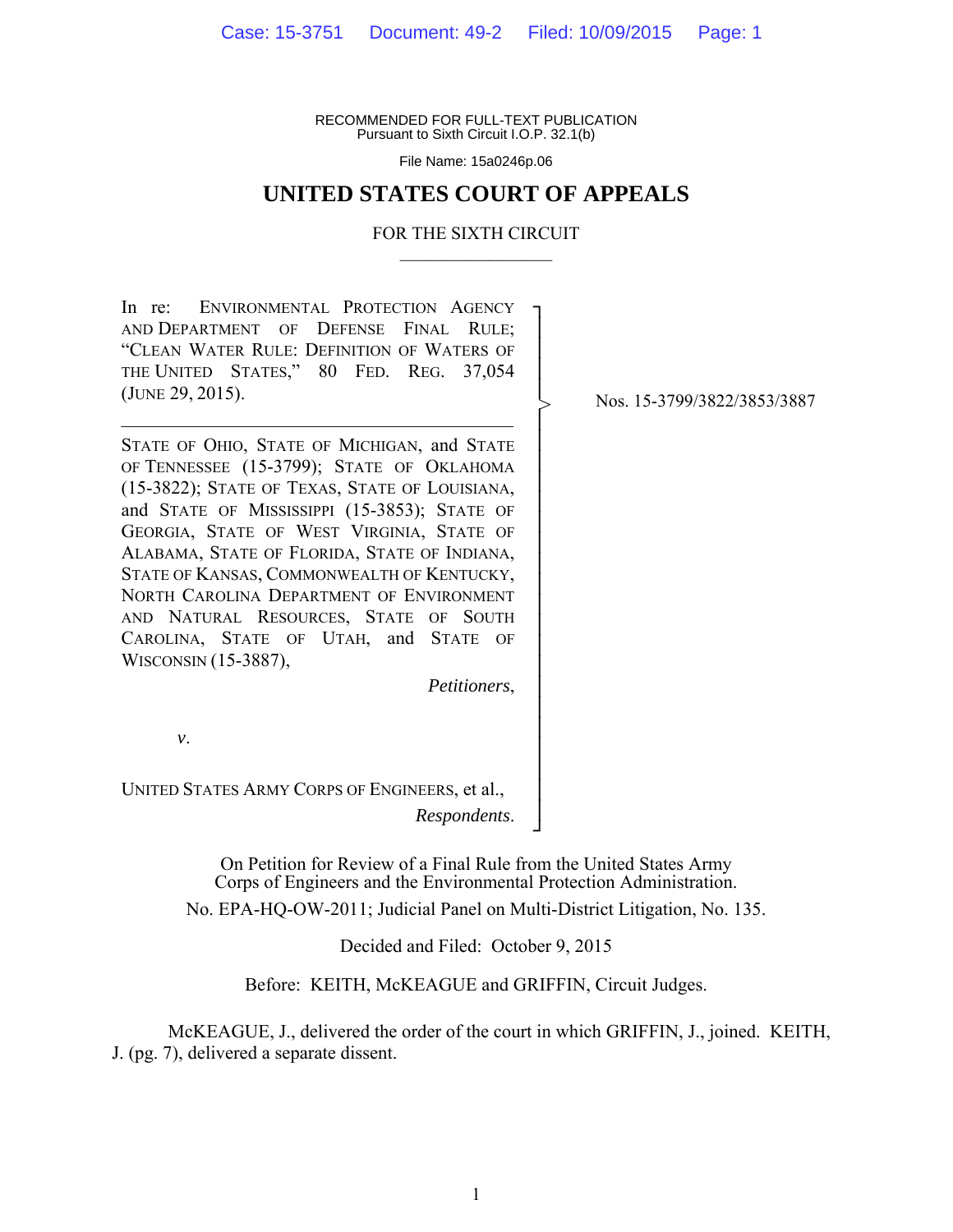## **ORDER OF STAY**

 $\frac{1}{2}$ 

 $\frac{1}{2}$ 

 McKEAGUE, Circuit Judge. Petitioners in these four actions, transferred to and consolidated in this court by the Judicial Panel on Multi-District Litigation for handling as a multi-circuit case, represent eighteen states<sup>1</sup> who challenge the validity of a Final Rule adopted by respondents U.S. Army Corps of Engineers and the U.S. Environmental Protection Agency, "the Clean Water Rule." 80 Fed. Reg. 37,054 (June 29, 2015). The Clean Water Rule clarifies the definition of "waters of the United States," as used in the Clean Water Act, 33 U.S.C. § 1251 *et seq.*, "through increased use of bright-line boundaries" to make "the process of identifying waters protected under the Clean Water Act easier to understand, more predictable and consistent with the law and peer reviewed science, while protecting the streams and wetlands that form the foundation of our nation's water resources." 80 Fed. Reg*.* at 37,055. Petitioner states contend that the definitional changes effect an expansion of respondent agencies' regulatory jurisdiction and dramatically alter the existing balance of federal-state collaboration in restoring and maintaining the integrity of the nation's waters. Petitioners also contend the new bright-line boundaries used to determine which tributaries and waters adjacent to navigable waters have a "significant nexus" to waters protected under the Act are not consistent with the law as defined by the Supreme Court, and were adopted by a process that failed to conform to the rulemaking requirements of the Administrative Procedures Act ("APA").

 Although petitioners have moved the court to dismiss their own petitions for lack of subject matter jurisdiction under 33 U.S.C.  $\S$  1369(b)(1)—a matter on which briefing is pending—they also move for a stay of the Clean Water Rule pending completion of the court's review. Respondents and numerous intervenors oppose the stay.**<sup>2</sup>** Respondents contend that we

 $\frac{1}{1}$ <sup>1</sup>The eighteen petitioner states are Ohio, Michigan, Tennessee, Oklahoma, Texas, Louisiana, Mississippi, Georgia, West Virginia, Alabama, Florida, Indiana, Kansas, Kentucky, North Carolina, South Carolina, Utah and Wisconsin.

<sup>&</sup>lt;sup>2</sup> Among the respondent-intervenors are several environmental conservation groups and several respondentintervenor states who support the new Rule: New York, Connecticut, Hawaii, Massachusetts, Oregon, Vermont, Washington and the District of Columbia.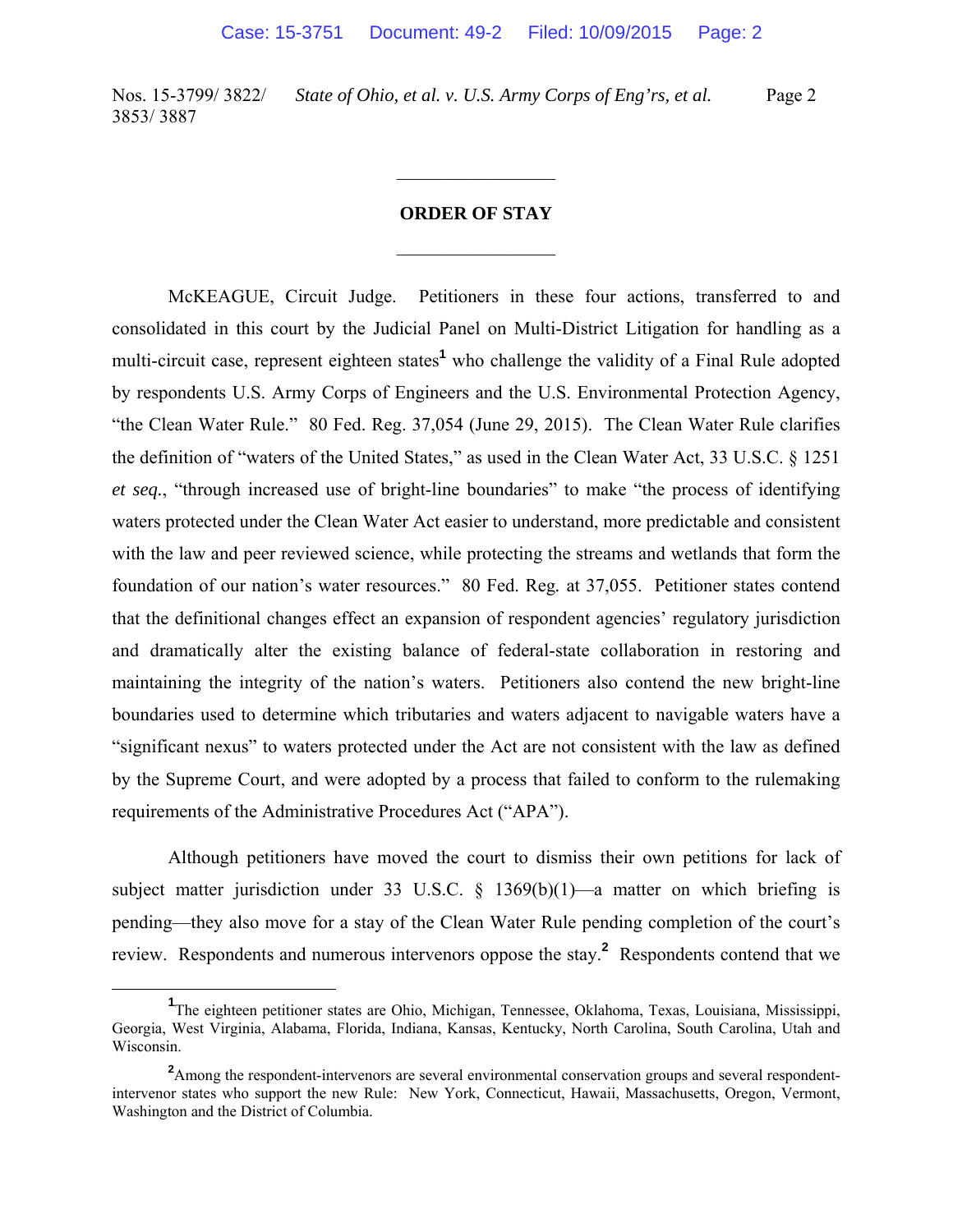have jurisdiction, but insist that petitioners have not made the requisite showing to justify a stay of the Rule that became effective August 28, 2015. For reasons that follow, we now grant the stay pending determination of our jurisdiction.

 The parties agree that our decision is guided by consideration of four factors: "(1) the likelihood that the party seeking the stay will prevail on the merits of the appeal; (2) the likelihood that the moving party will be irreparably harmed absent a stay; (3) the prospect that others will be harmed if the court grants the stay; and (4) the public interest in granting the stay." *Mich. Coalition of Radioactive Material Users, Inc. v. Griepentrog*, 945 F.2d 150, 153 (6th Cir. 1991). *See also Nken v. Holder*, 556 U.S. 418, 433 (2009). These are not prerequisites that must be met, but interrelated considerations that must be balanced. *Griepentrog*, 945 F.3d at 153*.* The motion for stay is addressed to our discretion, early in the case based on incomplete factual development and legal research, for the purpose of preserving the status quo pending further proceedings. *United States v. Edward Rose & Sons*, 384 F.3d 258, 261 (6th Cir. 2004). The party seeking a stay bears the burden of showing that the circumstances of the particular case justify exercise of our discretion, guided by sound legal principles, to maintain the status quo pending conclusive determination of the legality of the action. *Nken*, 556 U.S. at 433–34.

 The present circumstances pose a threshold question: What is the status quo? Petitioners ask us to stay enforcement of the Clean Water Rule that went into effect on August 28, 2015. They ask us to restore the status quo as it existed before the Rule went into effect. Respondents' position is that the status quo is best preserved by leaving the Rule alone. Considering the pervasive nationwide impact of the new Rule on state and federal regulation of the nation's waters, and the still open question whether, under the Clean Water Act, this litigation is properly pursued in this court or in the district courts, we conclude that petitioners have acted without undue delay and that the status quo at issue is the pre-Rule regime of federal-state collaboration that has been in place for several years, following the Supreme Court's decision in *Rapanos v. United States*, 547 U.S. 715 (2006).

 Regarding this "open question," we are mindful of the dissent's concern that we should not consider exercising our discretionary power to issue a stay before confirming our jurisdiction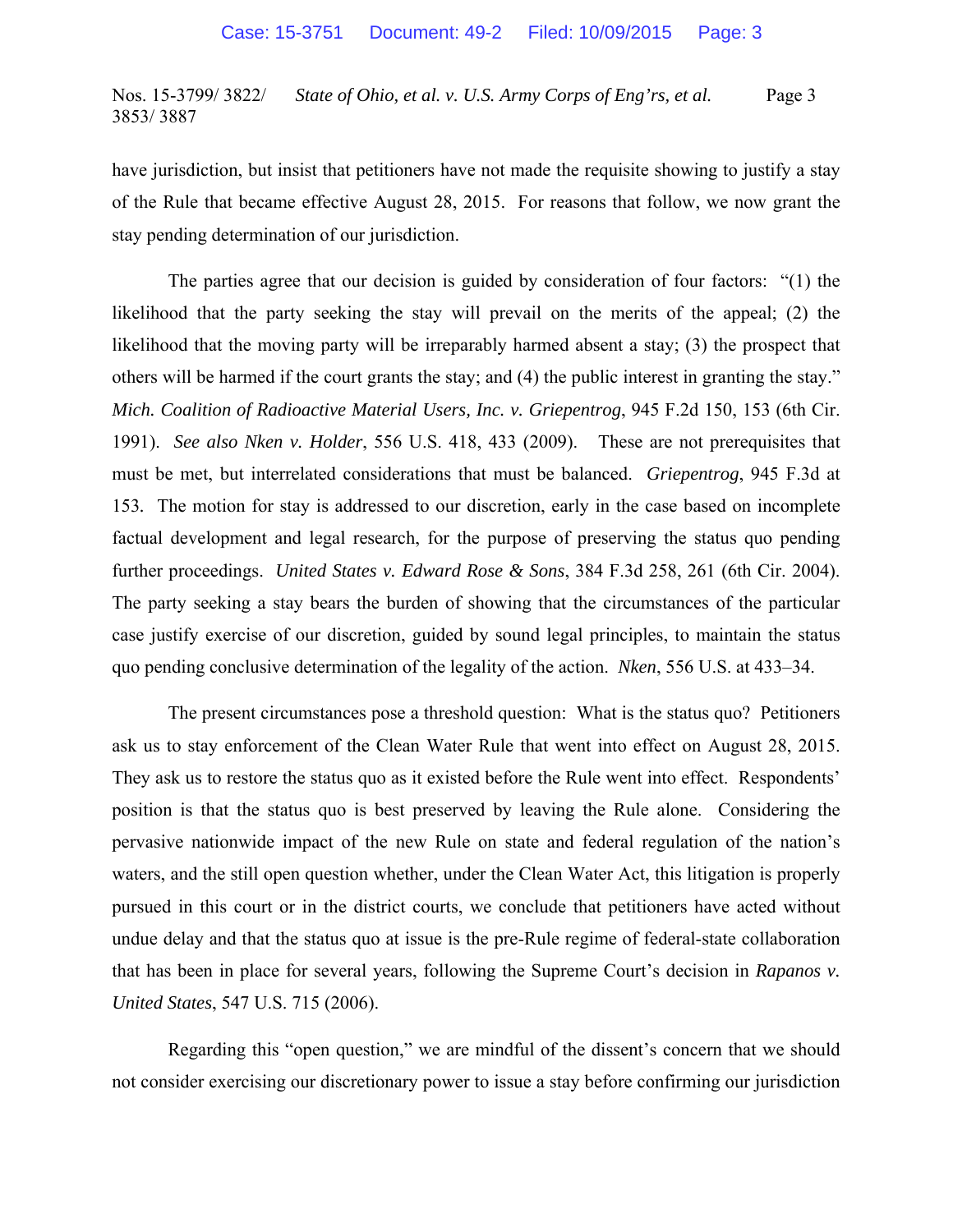under the Clean Water Act, 33 U.S.C. § 1369(b)(1), to do so. We have no doubt of our authority, however, "to make orders to preserve the existing conditions and the subject of the petition[s]" pending our receipt and careful consideration of briefing on the jurisdictional question. *See United States v. United Mine Workers of Am.*, 330 U.S. 258, 291 (1947). While petitioners have grounds to question our jurisdiction, *see* § 1369(b)(1), respondents' contrary position has color as well. *See Nat'l Cotton Council of Am. v. U.S. E.P.A.*, 553 F.3d 927, 933 (6th Cir. 2009). Briefing on the jurisdictional question will be completed and the question ripe for decision in a matter of weeks.

 Meanwhile, we conclude that petitioners have demonstrated a substantial possibility of success on the merits of their claims. Petitioners first claim that the Rule's treatment of tributaries, "adjacent waters," and waters having a "significant nexus" to navigable waters is at odds with the Supreme Court's ruling in *Rapanos*, where the Court vacated the Sixth Circuit's upholding of wetlands regulation by the Army Corps of Engineers. Even assuming, for present purposes, as the parties do, that Justice Kennedy's opinion in *Rapanos* represents the best instruction on the permissible parameters of "waters of the United States" as used in the Clean Water Act,**<sup>3</sup>** it is far from clear that the new Rule's distance limitations are harmonious with the instruction.

 Moreover, the rulemaking process by which the distance limitations were adopted is facially suspect. Petitioners contend the proposed rule that was published, on which interested persons were invited to comment, did not include any proposed distance limitations in its use of terms like "adjacent waters" and significant nexus." Consequently, petitioners contend, the Final Rule cannot be considered a "logical outgrowth" of the rule proposed, as required to satisfy the notice-and-comment requirements of the APA, 5 U.S.C. § 553. *See Long Island Care at Home, Ltd. v. Coke*, 551 U.S. 158, 174 (2007). As a further consequence of this defect, petitioners contend, the record compiled by respondents is devoid of specific scientific support for the distance limitations that were included in the Final Rule. They contend the Rule is therefore not

**<sup>3</sup>** There are real questions regarding the collective meaning of the Court's fragmented opinions in *Rapanos*. *See United States v. Cundiff*, 555 F.3d 200, 208–10 (6th Cir. 2009).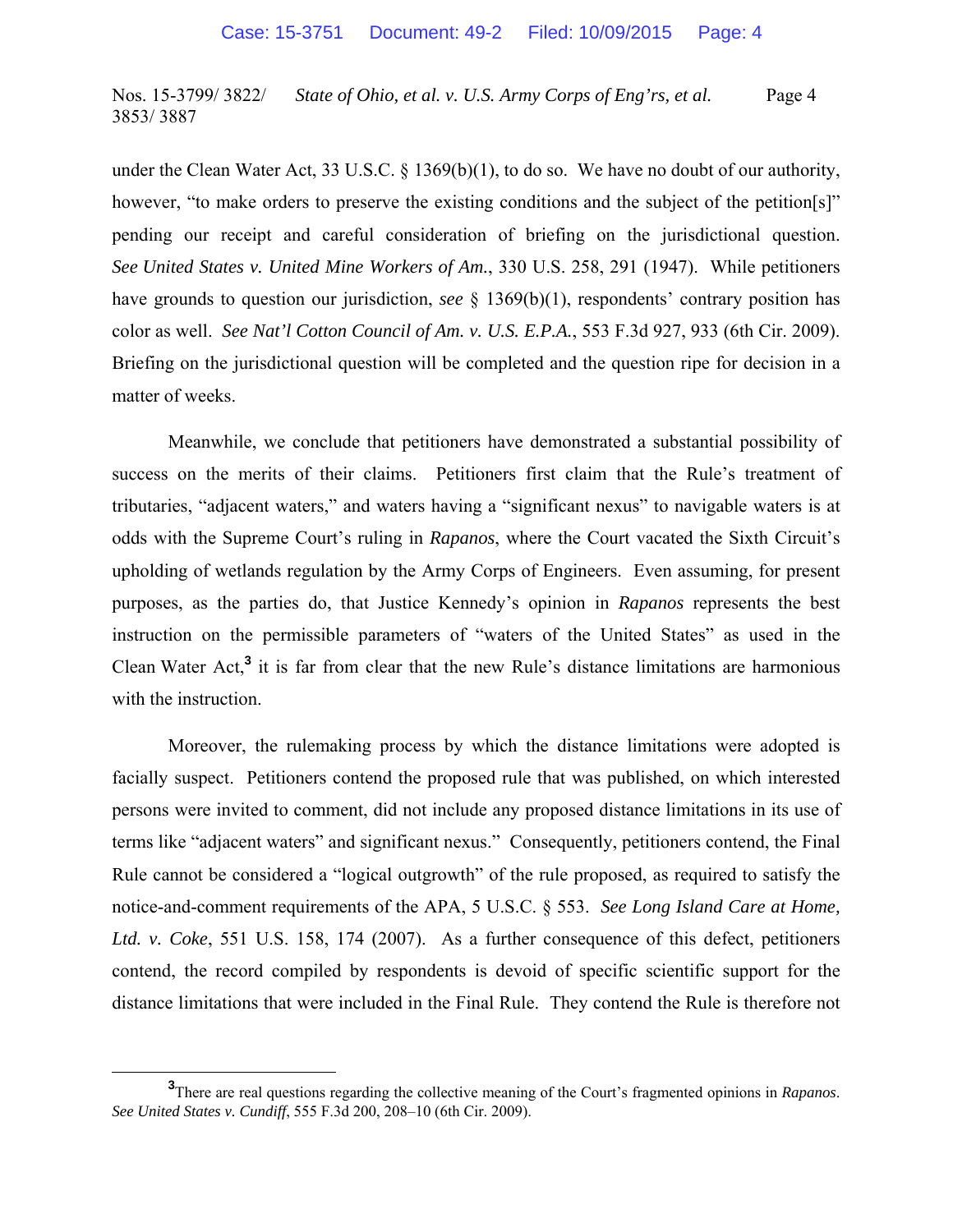the product of reasoned decision-making and is vulnerable to attack as impermissibly "arbitrary or capricious" under the APA, 5 U.S.C. § 706(2).

 In the extant briefing, respondents have not persuasively rebutted either of petitioners' showings. Although the record compiled by respondent agencies is extensive, respondents have failed to identify anything in the record that would substantiate a finding that the public had reasonably specific notice that the distance-based limitations adopted in the Rule were among the range of alternatives being considered. Respondents maintain that the notice requirements were met by their having invited recommendations of "geographical limits" and "distance limitations." Perhaps. But whether such general notice satisfies the "logical outgrowth" standard requires closer scrutiny. Nor have respondents identified specific scientific support substantiating the reasonableness of the bright-line standards they ultimately chose. Their argument that "brightline tests are a fact of regulatory life" and that they used "their technical expertise to promulgate a practical rule" is undoubtedly true, but not sufficient. At this stage, at least, we are satisfied that petitioners have met their burden of showing a substantial possibility of success on the merits.

 There is no compelling showing that any of the petitioners will suffer immediate irreparable harm—in the form of interference with state sovereignty, or in unrecoverable expenditure of resources as they endeavor to comply with the new regime—if a stay is not issued pending determination of this court's jurisdiction. But neither is there any indication that the integrity of the nation's waters will suffer imminent injury if the new scheme is not immediately implemented and enforced.

What is of greater concern to us, in balancing the harms, is the burden—potentially visited nationwide on governmental bodies, state and federal, as well as private parties—and the impact on the public in general, implicated by the Rule's effective redrawing of jurisdictional lines over certain of the nation's waters. Given that the definitions of "navigable waters" and "waters of the United States" have been clouded by uncertainty, in spite of (or exacerbated by) a series of Supreme Court decisions over the last thirty years, we appreciate the need for the new Rule. *See Rapanos*, 547 U.S. 715; *Solid Waste Agency of N. Cook Cty. v. U.S. Army Corps of*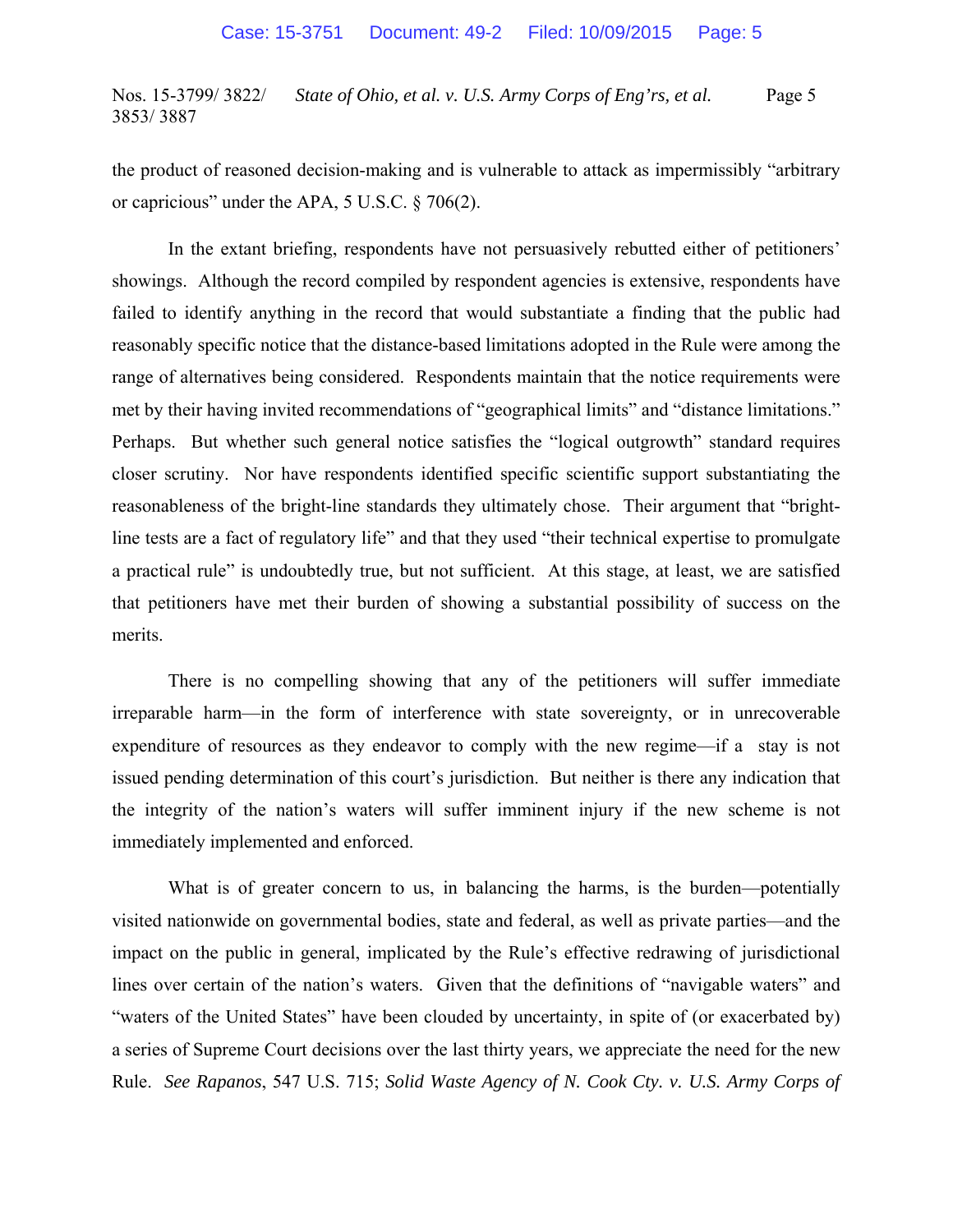*Engineers*, 531 U.S. 159 (2001); *United States v. Riverside Bayview Homes, Inc*., 474 U.S. 121 (1985).In one sense, the clarification that the new Rule strives to achieve is long overdue. We also accept that respondent agencies have conscientiously endeavored, within their technical expertise and experience, and based on reliable peer-reviewed science, to promulgate new standards to protect water quality that conform to the Supreme Court's guidance. Yet, the sheer breadth of the ripple effects caused by the Rule's definitional changes counsels strongly in favor of maintaining the status quo for the time being.

 A stay allows for a more deliberate determination whether this exercise of Executive power, enabled by Congress and explicated by the Supreme Court, is proper under the dictates of federal law. A stay temporarily silences the whirlwind of confusion that springs from uncertainty about the requirements of the new Rule and whether they will survive legal testing. A stay honors the policy of cooperative federalism that informs the Clean Water Act and must attend the shared responsibility for safeguarding the nation's waters. *See* 33 U.S.C. § 1251(b) ("It is the policy of Congress to recognize, preserve, and protect the primary responsibilities and rights of the States to prevent, reduce, and eliminate pollution."). In light of the disparate rulings on this very question issued by district courts around the country—enforcement of the Rule having been preliminarily enjoined in thirteen states**<sup>4</sup>** —a stay will, consistent with Congress's stated purpose of establishing a national policy, 33 U.S.C. § 1251(a), restore uniformity of regulation under the familiar, if imperfect, pre-Rule regime, pending judicial review.

 Accordingly, on due review of the relevant considerations in light of the briefs filed by petitioners, respondents and intervenors, and in the exercise of our discretion, we GRANT petitioners' motion for stay. The Clean Water Rule is hereby STAYED, nationwide, pending further order of the court.

**<sup>4</sup>** *See North Dakota v. U.S. E.P.A.*, No. 3:15-cv-59, 2015 WL 5060744 (D.N.D. Aug. 27, 2015) (staying operation of the Rule in North Dakota, Alaska, Arizona, Arkansas, Colorado, Idaho, Missouri, Montana, Nebraska, Nevada, South Dakota, Wyoming, and New Mexico).